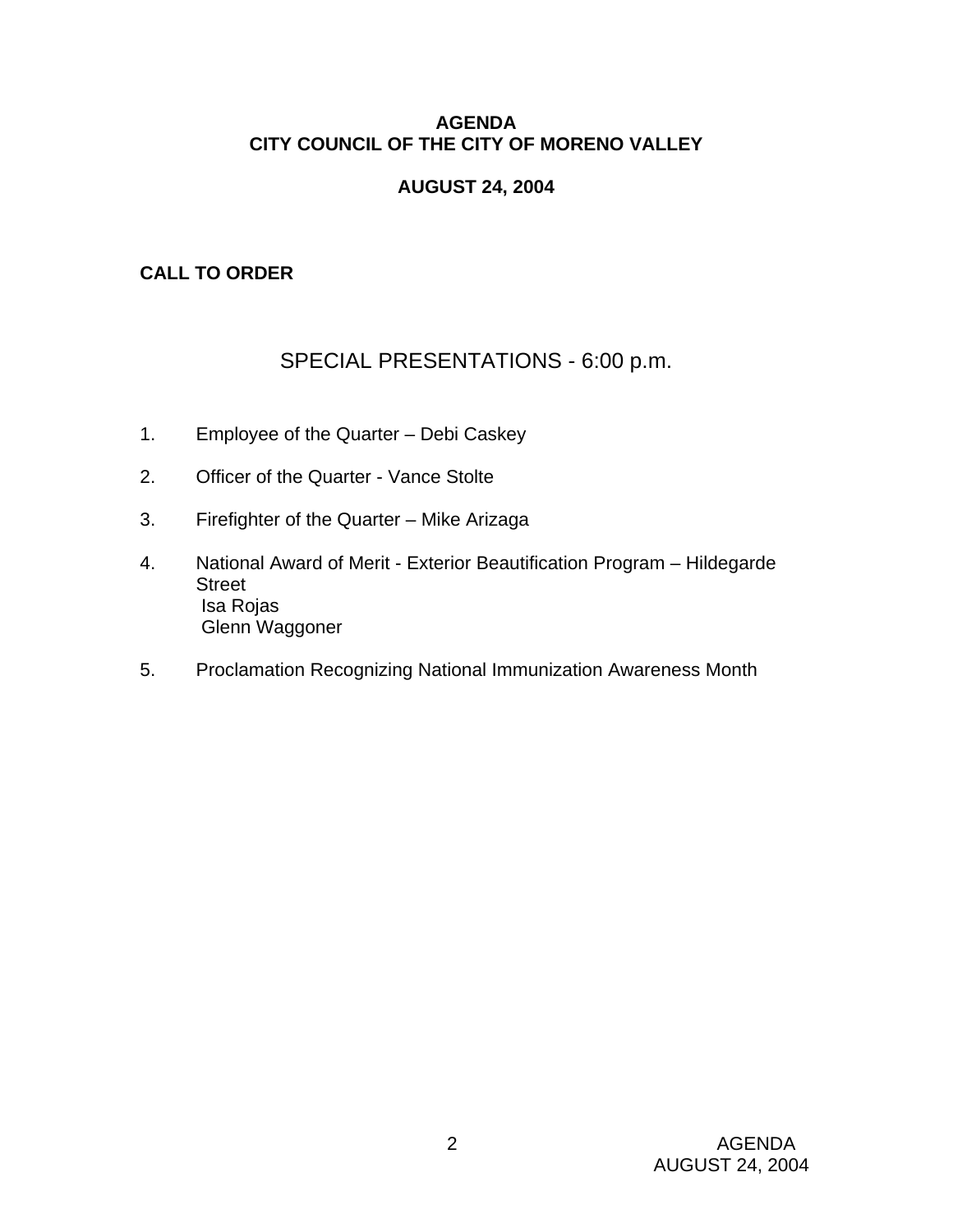#### **AGENDA JOINT MEETING OF THE CITY COUNCIL OF THE CITY OF MORENO VALLEY MORENO VALLEY COMMUNITY SERVICES DISTRICT COMMUNITY REDEVELOPMENT AGENCY OF THE CITY OF MORENO VALLEY AND THE BOARD OF LIBRARY TRUSTEES**

#### **REGULAR MEETING - 6:30 P.M. AUGUST 24, 2004**

**CALL TO ORDER** (Joint Meeting of the City Council of the City of Moreno Valley, Moreno Valley Community Services District, Community Redevelopment Agency of the City of Moreno Valley and the Board of Library Trustees - actions taken at the Joint Meeting are those of the Agency indicated on each Agenda item)

#### **PLEDGE OF ALLEGIANCE**

**INVOCATION** – Pastor Robert Mink, Discovery Christian Church

## **ROLL CALL**

### **INTRODUCTIONS**

PUBLIC COMMENTS **ON MATTERS ON THE AGENDA** WILL BE TAKEN UP AS THE ITEM IS CALLED FOR BUSINESS, BETWEEN STAFF'S REPORT AND CITY COUNCIL DELIBERATION (SPEAKER SLIPS MAY BE TURNED IN UNTIL THE ITEM IS CALLED FOR BUSINESS.) Those wishing to speak should submit a BLUE speaker slip to the Bailiff. There is a three-minute limit per person. All remarks and questions shall be addressed to the presiding officer or to the City Council and not to any individual Council member, staff member or other person.

PUBLIC COMMENTS **ON MATTERS NOT ON THE AGENDA** UNDER THE JURISDICTION OF THE CITY COUNCIL WILL BE HEARD PRIOR TO CITY COUNCIL REPORTS AND CLOSING COMMENTS. IN THE EVENT THAT THE AGENDA ITEM FOR SUCH PUBLIC COMMENTS HAS NOT BEEN CALLED BY 9:00 P.M., IT SHALL BE CALLED AS THE NEXT ITEM OF BUSINESS FOLLOWING THE CONCLUSION OF ANY ITEM BEING HEARD AT 9:00 P.M. Those wishing to speak should submit a BLUE speaker slip to the Bailiff. There is a three-minute limit per person. All remarks and questions shall be addressed to the presiding officer or to the City Council and not to any individual Council member, staff member or other person.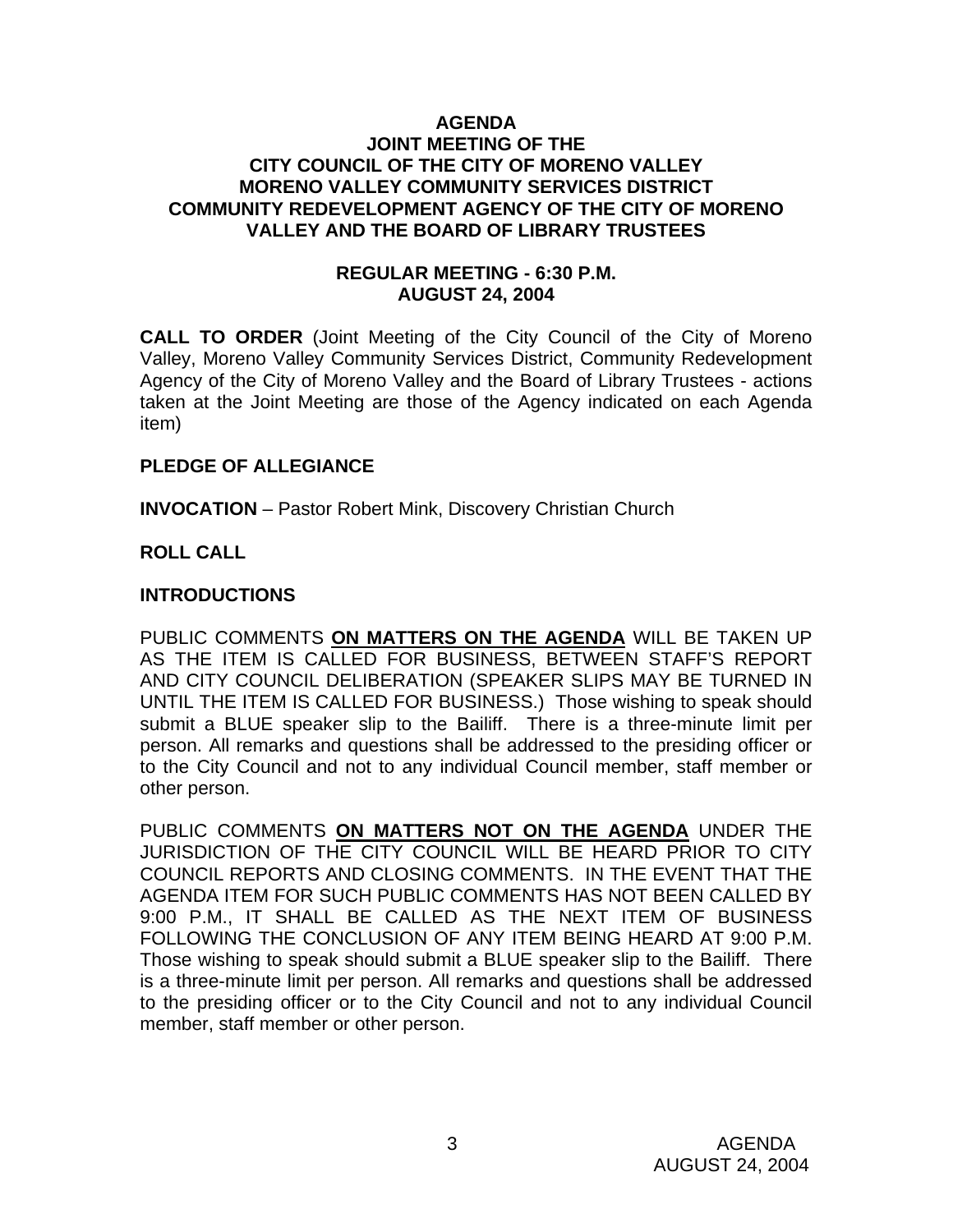### **JOINT CONSENT CALENDARS (SECTIONS A-D) OF THE CITY COUNCIL OF THE CITY OF MORENO VALLEY, MORENO VALLEY COMMUNITY SERVICES DISTRICT, COMMUNITY REDEVELOPMENT AGENCY OF THE CITY OF MORENO VALLEY, AND THE BOARD OF LIBRARY TRUSTEES**

All items listed under the Consent Calendars, Sections A, B, C, and D are considered to be routine and non-controversial, and may be enacted by one motion unless a member of the Council, Community Services District, Redevelopment Agency or the Board of Library Trustees requests that an item be removed for separate action. The motion to adopt the Consent Calendars is deemed to be a separate motion by each Agency and shall be so recorded by the City Clerk. Items withdrawn for report/discussion will be heard after public hearing items.

### **A. CONSENT CALENDAR** - **CITY COUNCIL**

- A1. ORDINANCES FIRST READING BY TITLE ONLY Recommendation: Waive reading of all Ordinance Introductions and read by title only.
- A2. WARRANT REPORT JULY 31, 2004 (Report of: Finance Department) Recommendation: Adopt Resolution No. 2004-60, approving the Warrant Report, dated July 31, 2004 in the total amount of \$9,143,129.42.

Resolution No. 2004-60

 A Resolution of the City Council of the City of Moreno Valley, California, Approving the Warrant Report Dated July 31, 2004

- A3. MINUTES REGULAR MEETING OF JULY 13, 2004 (Report of: City Clerk's Department) Recommendation: Approve as submitted.
- A4. MINUTES SPECIAL MEETING OF JULY 6, 2004 (Report of: City Clerk's Department) Recommendation: Approve as submitted.
- A5. MEMORANDUM OF UNDERSTANDING (MOU) WITH COUNTY OF RIVERSIDE REGARDING RECEIPT OF FINES FROM EMERGENCY MEDICAL SERVICE PROVIDER (CONTINUED FROM JUNE 22, 2004) (Report of: Assistant City Manager) Recommendation: Approve the MOU with the County of Riverside regarding receipt of fines from the emergency medical service provider.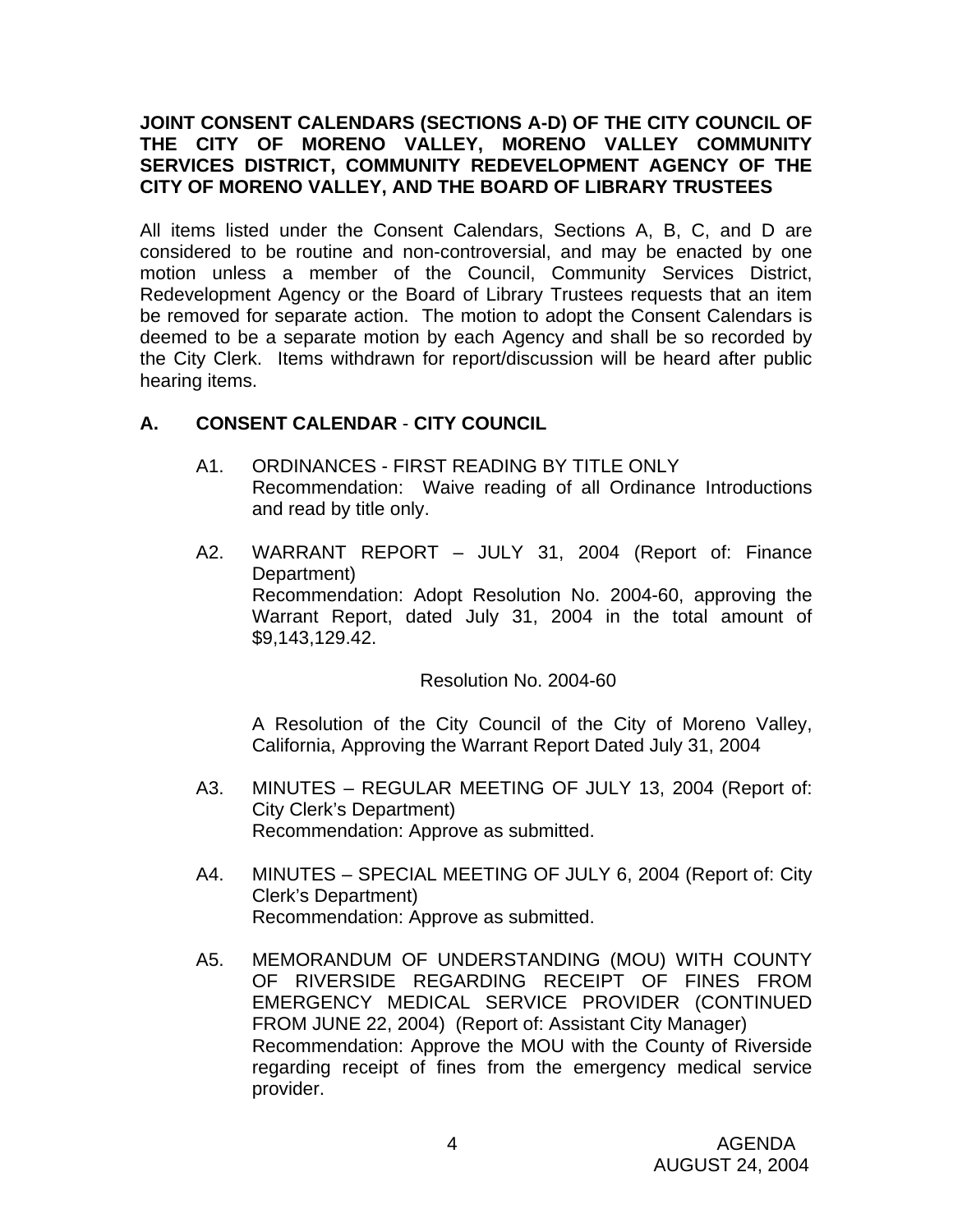- A6. APPROVAL OF QUARTERLY INVESTMENT REPORT QUARTER ENDED JUNE 30, 2004 (Report of: Finance Department) Recommendation: Approve and accept the quarterly investment report, in compliance with California Government Code Section 53646.
- A7. REQUEST FOR STREET NAME CHANGES ADOPT RESOLUTION NO. 2004-61, A RESOLUTION OF THE CITY COUNCIL CHANGING THE STREET NAME OF NEWHOPE STREET TO VETERANS WAY, BETWEEN CACTUS AVENUE AND ALESSANDRO BOULEVARD AND ADOPT RESOLUTION NO. 2004-62, A RESOLUTION OF THE CITY COUNCIL CHANGING THE STREET NAME OF BUSINESS CENTER DRIVE TO NEWHOPE DRIVE, BETWEEN ELSWORTH STREET AND NEWHOPE STREET (Report of: Public Works Department) Recommendation: Adopt Resolution No. 2004-61, and thereby change the street name of Newhope Street to Veterans Way, between Cactus Avenue and Alessandro Boulevard; adopt Resolution No. 2004-62, and thereby change the street name of Business Center Drive to Newhope Drive, between Elsworth Street and Newhope Street; and direct the City Clerk to certify said resolutions and transmit a copy of the resolutions to the Riverside County Assessor's office, Chief of Police, Fire Chief, City Building Official, and the United States Postmaster at Moreno Valley, California.

#### Resolution No. 2004-61

A Resolution of the City Council of the City of Moreno Valley, California, Changing the Name of Newhope Street to Veterans Way, Between Cactus Avenue and Alessandro Boulevard

#### Resolution No. 2004-62

 A Resolution of the City Council of the City of Moreno Valley, California, Changing the Name of Business Center Drive to Newhope Drive, Between Elsworth Street and Newhope Street

A8. APPOINTMENT OF COUNCIL MEMBER BONNIE FLICKINGER AS THE CITY'S VOTING DELEGATE AND CITY MANAGER GENE ROGERS AS THE CITY'S ALTERNATE VOTING DELEGATE TO THE LEAGUE OF CALIFORNIA CITIES 2004 ANNUAL CONFERENCE BUSINESS MEETING TO BE HELD SUNDAY, SEPTEMBER 19, 2004 (Oral Presentation only – No written material provided)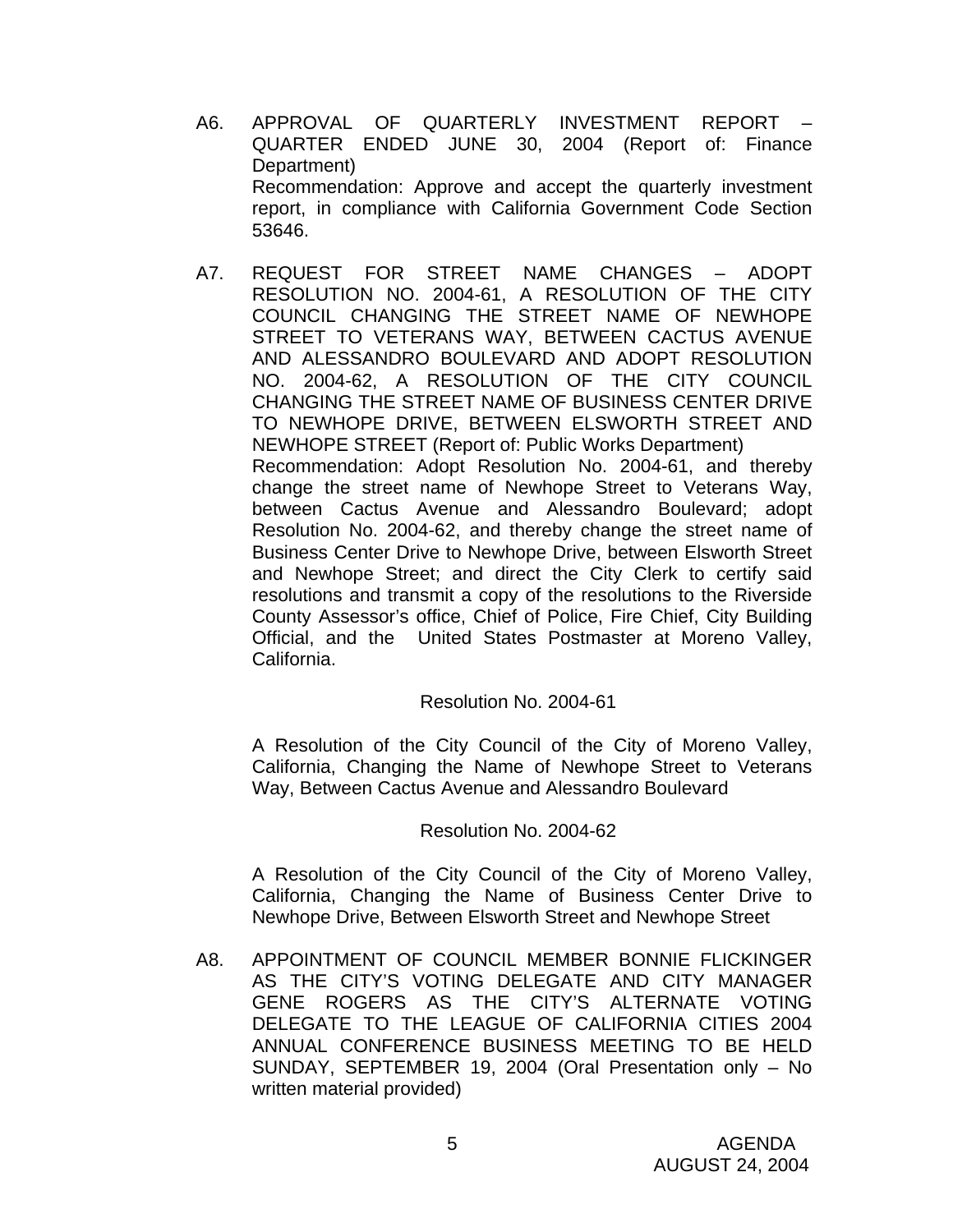Recommendation: Appointment of Council Member Bonnie Flickinger as the City's voting delegate and City Manager Gene Rogers as the City's alternate voting delegate to the League of California Cities 2004 Annual Conference Business Meeting to be held Sunday, September 19, 2004.

- A9. EXTENSION OF PLANNING COMMISSION TERMS (Report of: City Clerk's Department) Recommendation: Extend the four Planning Commission terms that expire on January 1, 2005, to such time as new appointments are made.
- A10. NOTICE OF COMPLETION AND ACCEPTANCE OF THE TRAFFIC SIGNAL AT COTTONWOOD AVENUE AND MORENO BEACH DRIVE, PROJECT NO. 02-12566922 (Report of: Public Works Department) Recommendation: Accept the work as complete for the traffic signal at Cottonwood Avenue and Moreno Beach Drive, constructed by Macadee Electrical Construction, 14771 Cherry Circle, Chino Hills, California 91709; direct the City Clerk to record the Notice of Completion within ten (10) calendar days at the office of the County Recorder of Riverside County, as required by Section 3093 of the California Civil Code; authorize the Director of Finance to release the retention to Macadee Electrical Construction thirty-five (35) calendar days after the date of recordation of the Notice of Completion, if no claims are filed against the project; and accept the improvements into the City's maintained road system.
- A11. AGREEMENT FOR STREET LIGHTING SERVICE MORENO VALLEY UTILITIES SYSTEMS SCHEDULE SL – STREET LIGHTING SERVICE (Report of: Public Works Department) Recommendation: Review and approve the Agreement for Street Lighting Service, Moreno Valley Utilities System, SL – Street Lighting Service (the "Agreement"), between the City of Moreno Valley and the Moreno Valley Community Services District (CSD) for the purpose of funding City owned and operated arterial and residential streetlights through a portion of revenues collected through CSD Zones B (Residential) and C (Arterial) parcel charges.
- A12. APPROVE DESIGN COOPERATIVE AGREEMENT WITH STATE OF CALIFORNIA DEPARTMENT OF TRANSPORTATION (CALTRANS) FOR THE ROUTE 60/NASON INTERCHANGE IMPROVEMENT PROJECT, PROJECT NO. 98-25897 (Report of: Public Works Department) Recommendation: Approve the Design Cooperative Agreement with Caltrans for the design phase of the Route 60/Nason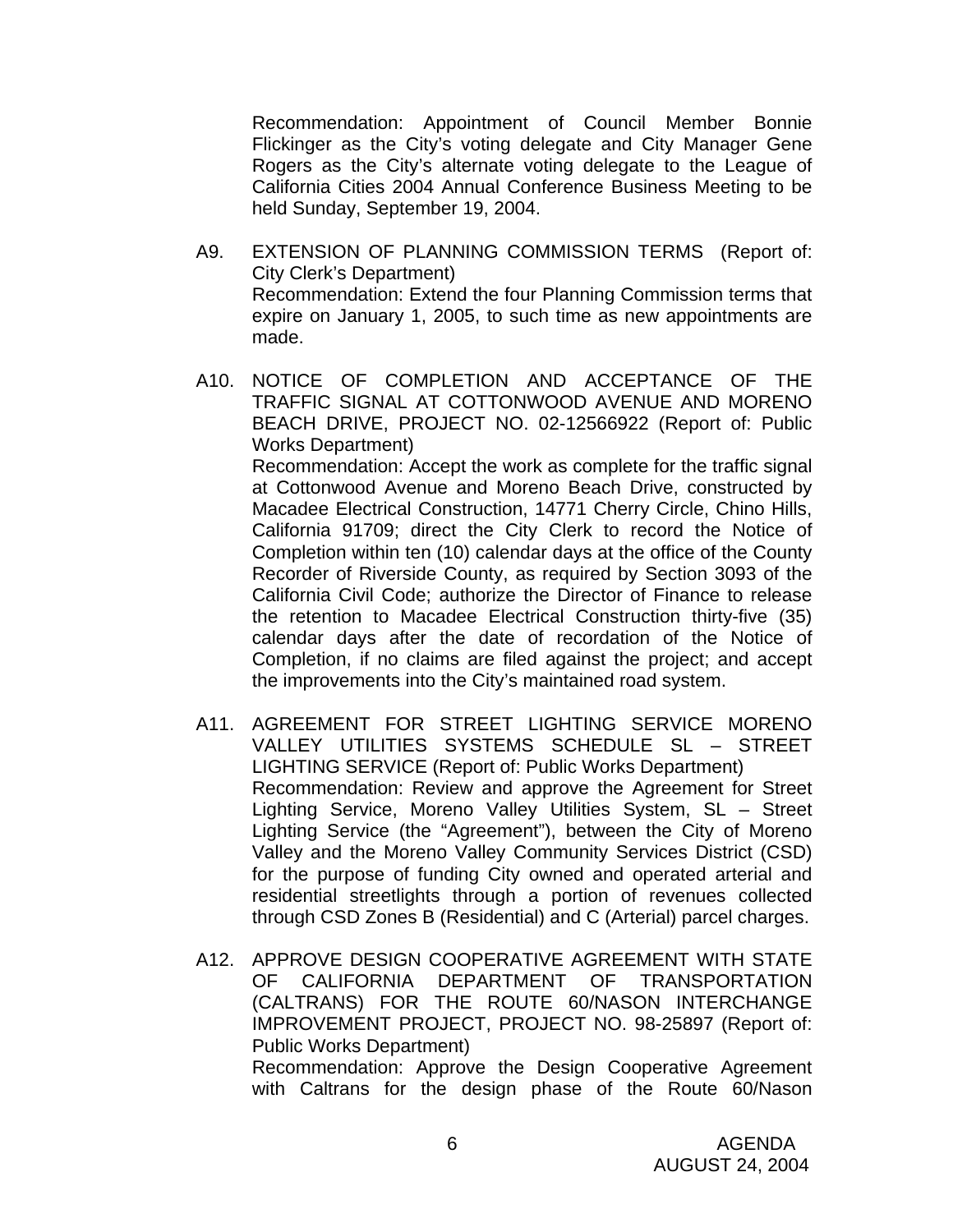Interchange Improvement Project and authorize the Mayor to execute the Design Cooperative Agreement with Caltrans.

A13. MAIL BALLOT PROCEEDINGS FOR TRACTS 27593, 29920 AND 31319 (AND ALL THEIR AFFECTED PHASES) FOR: 1) APPROVAL OF THE NATIONAL POLLUTANT DISCHARGE ELIMINATION SYSTEM (NPDES) REGULATORY RATE SCHEDULE AND 2) INCLUSION INTO COMMUNITY SERVICES DISTRICT ZONE B (RESIDENTIAL STREET LIGHTING) AND APPROVAL OF THE ANNUAL CHARGE. MAIL BALLOT PROCEEDING FOR TENTATIVE TRACT 31431 (AND ALL AFFECTED PHASES) FOR APPROVAL OF THE NATIONAL POLLUTANT DISCHARGE ELIMINATION SYSTEM (NPDES) REGULATORY RATE SCHEDULE (Report of: Public

Works Department)

 Recommendation: Accept public comments regarding the mail ballot proceedings for Tentative Tracts 27593, 29920, 31319, and 31431 (and all their affected phases) for approval of the National Pollutant Discharge Elimination System (NPDES) regulatory rate schedule.

- A14. FOLLOW-UP REPORT INSTALLATION OF 4-WAY STOP SIGNS AT MORENO VALLEY BEACH DRIVE/CACTUS AVENUE INTERSECTION (Report of: Public Works Department) Recommendation: Approve the installed 4-way stop signs at the intersection of Moreno Beach Drive/Cactus Avenue as an interim traffic control measure prior to the installation of the traffic signal.
- A15. APPROVAL OF PARCEL MAP 32469 SOUTHEAST CORNER OF LASSELLE STREET AND IRIS AVENUE - SUBDIVIDER - EMPIRE LAND, LLC, ONTARIO, CA 91764 (Report of: Public Works Department) Recommendation: Approve Parcel Map 32469; authorize the City Clerk to sign the map, and transmit said map to the County Recorder's Office for recordation.
- A16. APPROVAL OF RESOLUTION NO. 2004-63, SUMMARY VACATION OF PORTIONS OF THE EQUESTRIAN TRAIL WITHIN FINAL MAP 30300-2 AND PARCEL MAP 22701 - SOUTH SIDE OF KRAMERIA AVENUE, EAST OF LASSELLE STREET - SUBDIVIDER – MVR-MORENO VALLEY, LP, CARLSBAD, CA 92008 (Report of: Public Works Department) Recommendation: Adopt Resolution No. 2004-63, summarily vacating portions of the equestrian trail within Final Map 30300-2 and Parcel Map 22701; and direct the City Clerk to certify said resolution and transmit a copy of the resolution to the County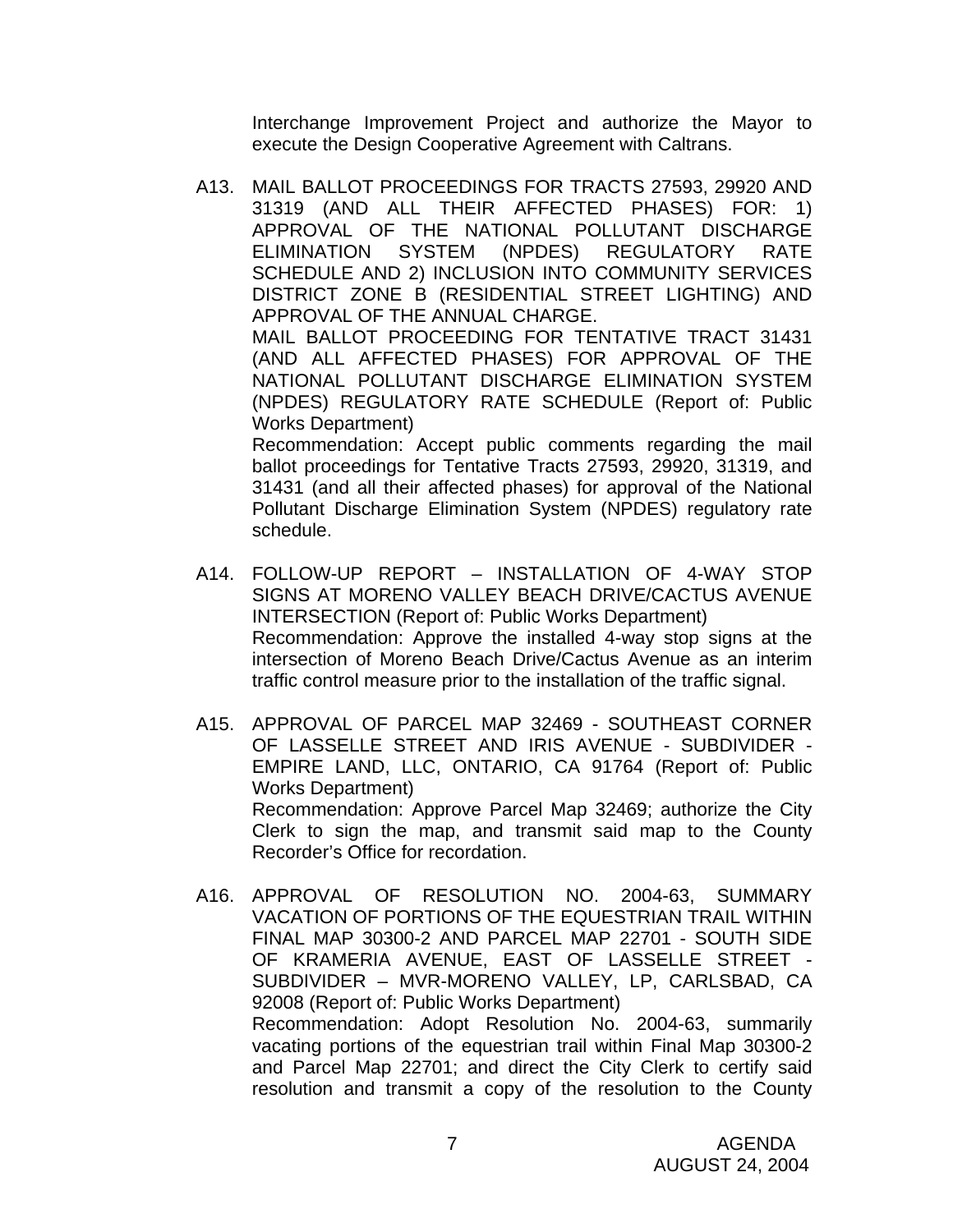Recorder's Office for recordation.

#### Resolution No. 2004-63

 A Resolution of the City Council of the City of Moreno Valley, California, Ordering the Summary Vacation of Portions of the Equestrian Trail within Final Map 30300-2 and Parcel Map 22701

- A17. RATIFICATION OF AGREEMENTS WITH SOUTHERN CALIFORNIA EDISON – GRAHAM STREET INTERCONNECTION FACILITY (Report of: Public Works Department) Recommendation: Ratify the following agreements between Southern California Edison and the City of Moreno Valley for the Graham Street Interconnection Facility: Graham Street Wholesale Distribution Load Interconnection Facilities Agreement and Service Agreement for Wholesale Distribution Service – Graham Street
- A18. AUTHORIZATION OF CREDIT BID AT SHERIFF'S FORECLOSURE SALE FOR THREE (3) DELINQUENT PROPERTIES LOCATED WITHIN ASSESSMENT DISTRICT 87-4 (CENTERPOINTE) (Report of: Public Works Department) Recommendation: Adopt Resolution No. 2004-64 to approve the purchase of certain Centerpointe properties via credit bid to facilitate economic development.

#### Resolution No. 2004-64

 A Resolution of the City Council of the City of Moreno Valley, California, Approving the Purchase of Certain Centerpointe Properties via Credit Bid to Facilitate Economic Development

A19. APPROVAL OF RESOLUTION NO. 2004-65, SUMMARY VACATION OF PORTIONS OF GLOBE STREET AND OLEANDER AVENUE PUBLIC RIGHT-OF-WAY - EAST OF PERRIS BOULEVARD, NORTH OF THE OLEANDER CHANNEL (Report of: Public Works Department) Recommendation: Adopt Resolution No. 2004-65, summarily vacating portions of Globe Street and Oleander Avenue public right-of-way located east of Perris Boulevard, north of the Oleander Channel; and direct the City Clerk to certify said resolution and transmit a copy of the resolution to the County Recorder's office for recording.

#### Resolution No. 2004-65

A Resolution of the City Council of the City of Moreno Valley,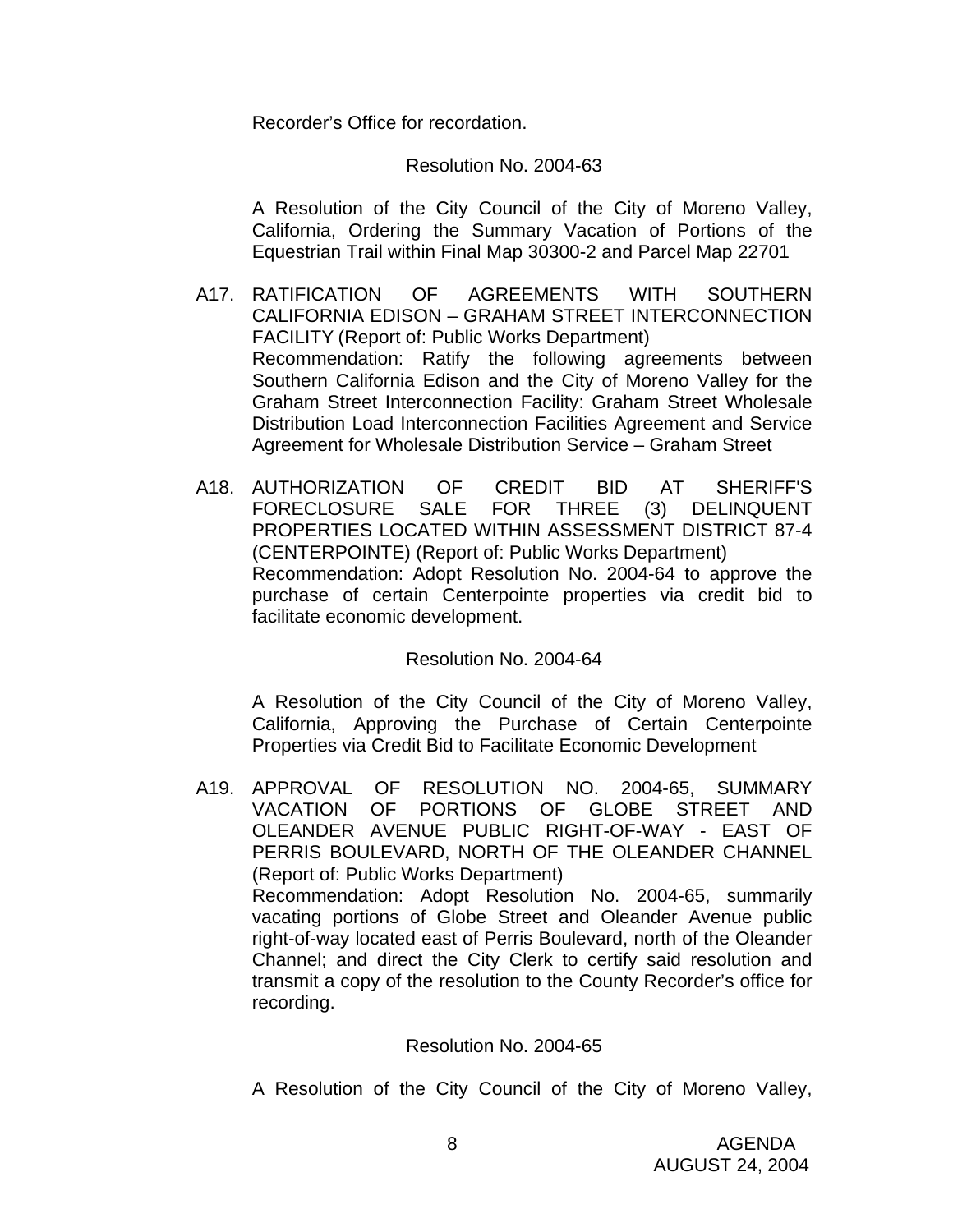California, Ordering the Summary Vacation of Portions of Globe Street and Oleander Avenue Public Right-of-Way

- A20. MARCH JOINT POWERS AGREEMENT AMENDMENT #8 (CONTINUED FROM JULY 13, 2004) (Report of: Community and Economic Development Department) Recommendation: Approve the following proposed amendments to the Joint Powers Agreement between the Cities of Moreno Valley, Perris and Riverside and the County of Riverside relating to the use and reuse of March Air Force Base:
	- a) to require only the vote of five members for the transaction of business, rather than six, as currently required;
	- b) to grant March Joint Powers Authority (MJPA) the power to issue bonds;
	- c) to grant MJPA the power to tax; and
	- d) to grant MJPA the power to exercise eminent domain predicated on the opinion issued by the MJPA General Counsel, that the City reserves it's right to veto actions of eminent domain within or contiguous to its boundaries, as stated in Section 12 of the MJPA Agreement.
- A21. MARCH JOINT POWERS AGREEMENT AMENDMENT #9 (Report of: Community and Economic Development Department) Recommendation: Approve Amendment #9 to the Joint Powers Agreement between the Cities of Moreno Valley, Perris and Riverside and the County of Riverside relating to the use and reuse of March Air Force Base to enable the Joint Powers Authority to perform the land use review for the expansion of Air Force Village West.

#### **B. CONSENT CALENDAR** - **COMMUNITY SERVICES DISTRICT**

- B1. ORDINANCES FIRST READING BY TITLE ONLY Recommendation: Waive reading of all Ordinance Introductions and read by title only.
- B2. MINUTES REGULAR MEETING OF JULY 13, 2004 (Report of: City Clerk's Department) Recommendation: Approve as submitted.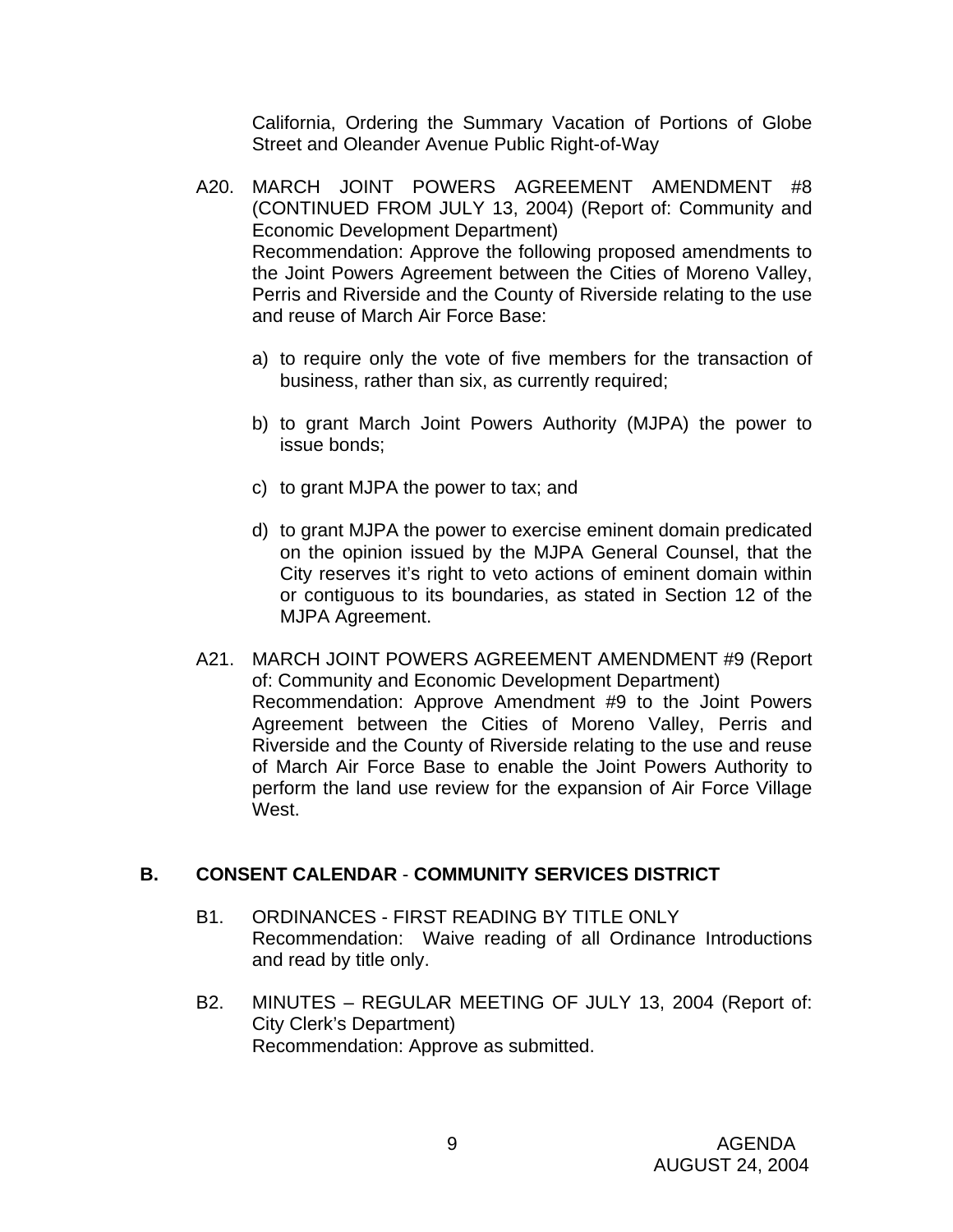- B3. MINUTES SPECIAL MEETING OF JULY 6, 2004 (Report of: City Clerk's Department) Recommendation: Approve as submitted.
- B4. APPROVE RESOLUTIONS AND FILING OF GRANT APPLICATIONS FOR PROPOSITION 40 GRANT FUNDING (Report of: Parks and Recreation Department) Recommendation:
	- 1. Approve the filing of an application for local assistance funds in the amount of \$644,000 to be funded from the Per Capita Program under the California Clean Water, Clean Air, Safe Neighborhood Parks, and Coastal Protection Act of 2002;
	- 2. Adopt Resolution No. CSD 2004-19 to certify the approval of the governing board to enter into this transaction with the California Department of Parks and Recreation for the purpose of applying for grant funding from the Per Capita Program under the California Clean Water, Clean Air, Safe Neighborhood Parks, and Coastal Protection Act of 2002 and to authorize the designated personnel, as shown on the resolution, to sign contract documents for FY 2003/2004, 2004/2005, and 2005/2006.

### Resolution No. CSD 2004-19

A Resolution of the City Council of the City of Moreno Valley, California, Acting in its capacity as the Board of Directors of the Moreno Valley Community Services District Certifying the Approval of the Governing Board for the City of Moreno Valley Parks and Recreation Department to Apply for Grant Funds for the Per Capita Grant Program under the California Clean Water, Clean Air, Safe Neighborhood Parks, and Coastal Protection Act of 2002 and to Authorize Designated Personnel to Sign Contract Documents for FY 2003/2004, 2004/2005 and 2005/2006

- 3. Approve the filing of an application for local assistance funds in the amount of \$396,430 to be funded from the Roberti-Z'Berg-Harris Open Space and Recreation Block Grant Program under the California Clean Water, Clean Air, Safe Neighborhood Parks, and Coastal Protection Act of 2002.
- 4. Adopt Resolution No. CSD 2004-20 to certify the approval of the governing board to enter into this transaction with the California Department of Parks and Recreation for the purpose of applying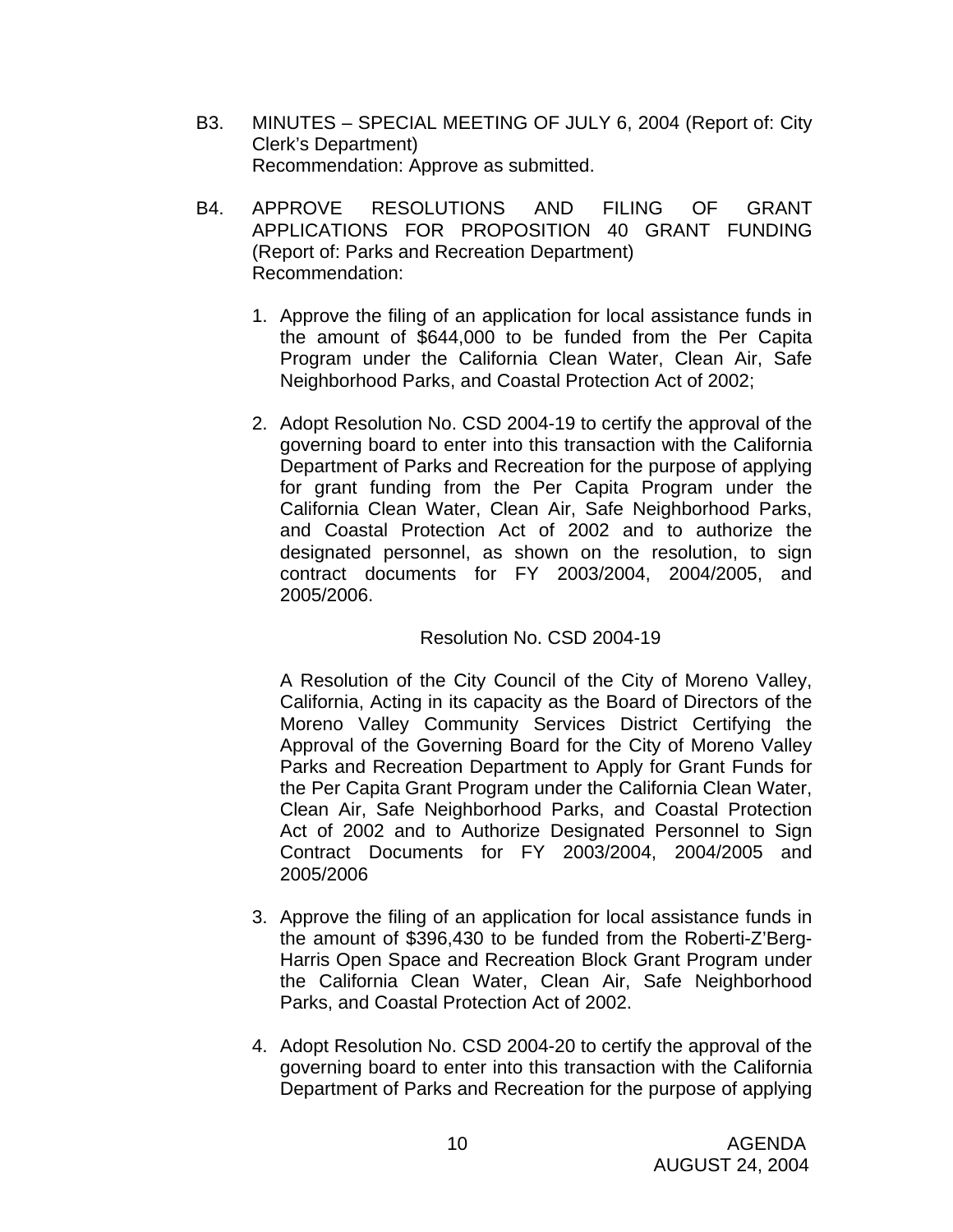for grant funding from the Roberti-Z'Berg-Harris Urban Open Space and Recreation Block Grant Program under the California Clean Water, Clean Air, Safe Neighborhood Parks, and Coastal Protection Act of 2002 and to authorize the designated personnel, as shown on the resolution, to sign contract documents for FY 2003/2004, 2004/2005, and 2005/2006.

#### Resolution No. CSD 2004-20

A Resolution of the City Council of the City of Moreno Valley, California, Acting in its capacity as the Board of Directors of the Moreno Valley Community Services District Certifying the Approval of the Governing Board for the City of Moreno Valley Parks and Recreation Department to Apply for Grant Funds for the Roberti-Z'Berg-Harris Block Grant Program under the California Clean Water, Clean Air, Safe Neighborhood Parks, and Coastal Protection Act of 2002 and to Authorize Designated Personnel to Sign Contract Documents for FY 2003/2004, 2004/2005 and 2005/2006

- B5. AGREEMENT FOR STREET LIGHTING SERVICE MORENO VALLEY UTILITIES SYSTEMS SCHEDULE SL – STREET LIGHTING SERVICE (Report of: Public Works Department) Recommendation: Review and approve the Agreement for Street Lighting Service, Moreno Valley Utilities System, SL – Street Lighting Service (the "Agreement"), between the City of Moreno Valley and the Moreno Valley Community Services District (CSD) for the purpose of funding City owned and operated arterial and residential streetlights through a portion of revenues collected through CSD Zones B (Residential) and C (Arterial) parcel charges.
- B6. MAIL BALLOT PROCEEDINGS FOR TRACTS 27593, 29920 AND 31319 (AND ALL THEIR AFFECTED PHASES) FOR: 1) APPROVAL OF THE NATIONAL POLLUTANT DISCHARGE ELIMINATION SYSTEM (NPDES) REGULATORY RATE SCHEDULE AND 2) INCLUSION INTO COMMUNITY SERVICES DISTRICT ZONE B (RESIDENTIAL STREET LIGHTING) AND APPROVAL OF THE ANNUAL CHARGE. MAIL BALLOT PROCEEDING FOR TENTATIVE TRACT 31431 (AND ALL AFFECTED PHASES) FOR APPROVAL OF THE NATIONAL POLLUTANT DISCHARGE ELIMINATION SYSTEM

(NPDES) REGULATORY RATE SCHEDULE (Report of: Public Works Department) Recommendation: Accept public comments regarding the mail

ballot proceedings for Tentative Tracts 27593, 29920 and 31319 (and all their affected phases) for inclusion into CSD Zone B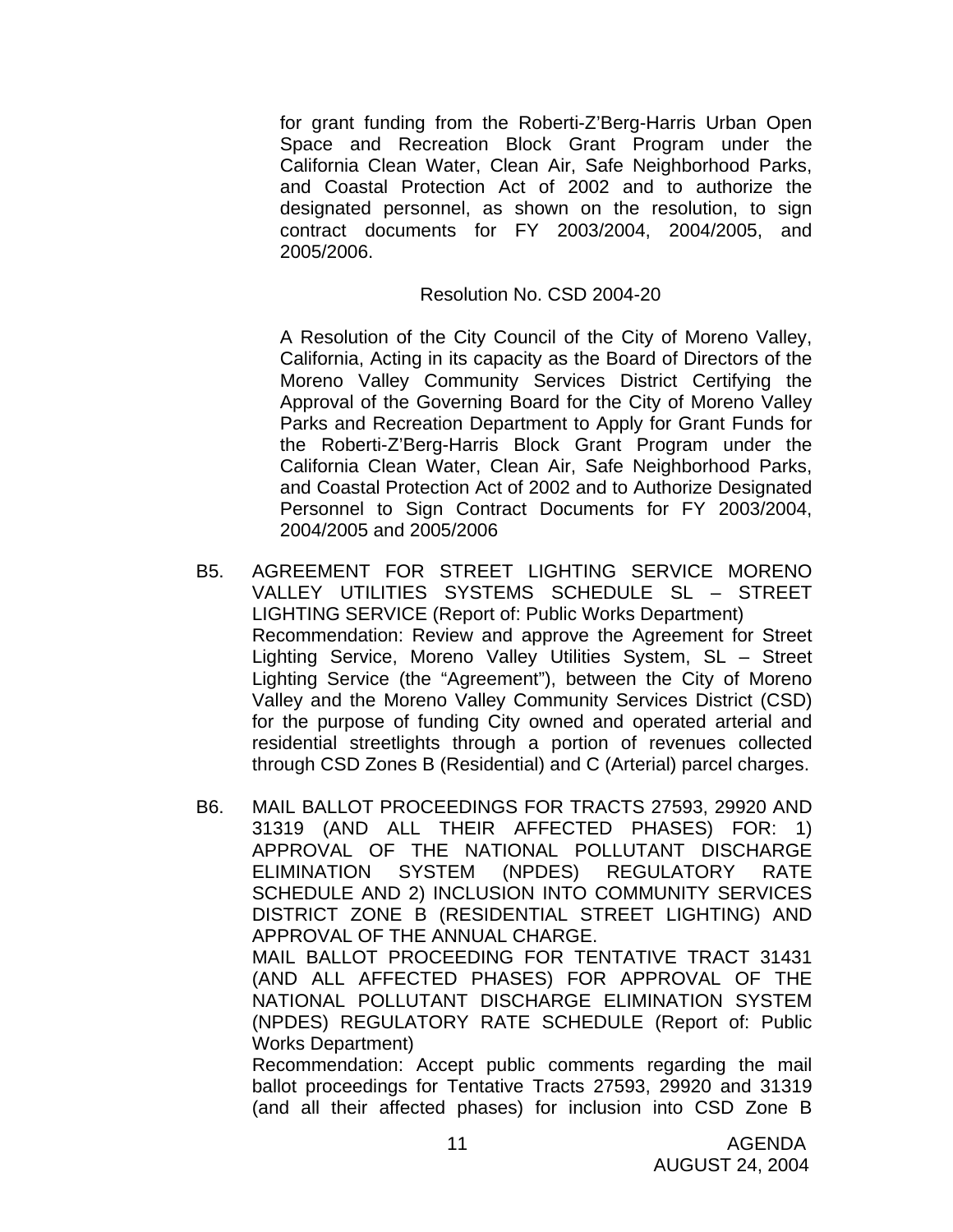(Residential Street Lighting) and approval of the annual charge.

- B7. TRACT 30233-1 APPROVE GRANT OF EASEMENT TO VERIZON WITHIN LOT 'A' – EQUESTRIAN TRAIL AND FIRE ACCESS ROAD - SOUTHEAST CORNER OF JOHN F. KENNEDY DRIVE AND CHAMPIONSHIP DRIVE (Report of: Public Works Department) Recommendation: Approve the Easement Deed granting to Verizon an easement within Lot 'A' – Equestrian Trail and Fire Access Road of Tract 30233-1; authorize the President to execute the Easement Deed; and direct the City Clerk to forward the signed Easement Deed to Verizon for their acceptance of the easement and recordation.
- B8. APPROVE OFFER OF DEDICATION TO THE CITY OF MORENO VALLEY FOR TRAFFIC SIGNAL OPERATION AND MAINTENANCE - NORTHEAST CORNER OF JOHN F. KENNEDY DRIVE AND CHAMPIONSHIP DRIVE (Report of: Public Works Department)

 Recommendation: Approve the Offer of Dedication dedicating to the City of Moreno Valley an easement and right of way at the northeast corner of John F. Kennedy Drive and Championship Drive for traffic signal operation and maintenance: authorize the President to execute the Offer of Dedication; and direct the City Clerk to forward the signed Offer of Dedication to the County Recorder's Office for recordation.

### **C. CONSENT CALENDAR** - **COMMUNITY REDEVELOPMENT AGENCY**

- C1. ORDINANCES FIRST READING BY TITLE ONLY Recommendation: Waive reading of all Ordinance Introductions and read by title only.
- C2. MINUTES REGULAR MEETING OF JULY 13, 2004 (Report of: City Clerk) Recommendation: Approve as submitted.
- C3. MINUTES SPECIAL MEETING OF JULY 6, 2004 (Report of: City Clerk) Recommendation: Approve as submitted
- C4. AUTHORIZATION OF AGREEMENT FOR PURCHASE AND THE CONVEYANCE OF TITLE TO ASSESSOR'S PARCEL NUMBER 481-084-016 AT THE SOUTHWEST CORNER OF SHEILA STREET AND FILAREE AVENUE (Report of: Community and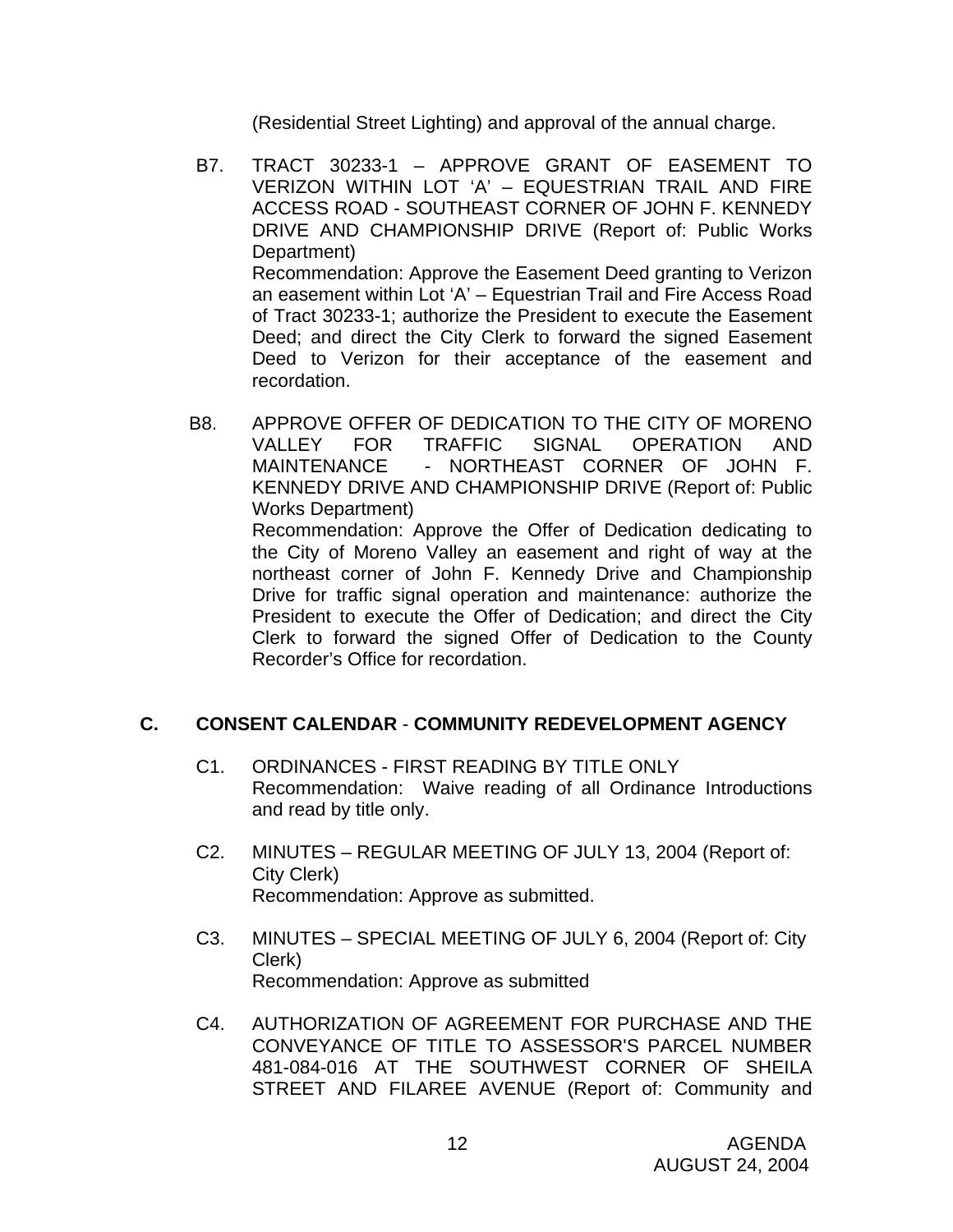Economic Development Department)

 Recommendation: Authorize the Chairman to execute the agreement of Purchase and Sale of the above-described parcel; authorize the Chairman to execute escrow instructions and other documents as may be necessary to convey title to the parcel described above; appropriate funds from the Shelia Street program shown as account number 894.91310.6833 not to exceed \$430,000 and authorize the Finance Director to wire transfer funds necessary to escrow to complete conveyance of title to the parcel described above; and authorize the acceptance of title to the above-described parcel in accordance with the Agreement and direct the City Clerk to certify to the acceptance and place said certification in escrow for recordation with the original grant deed when the escrow is complete.

C5. MORENO VALLEY RECREATION AND CONFERENCE CENTER – APPROVE OFFER OF DEDICATION FOR EASEMENT AND RIGHT OF WAY FOR PUBLIC UTILITY PURPOSES - SOUTH SIDE OF ALESSANDRO BOULEVARD, 200' WEST OF FREDERICK STREET (Report of: Public Works Department) Recommendation: Approve the Offer of Dedication dedicating an easement and right of way for public utility purposes for property located on the Moreno Valley Recreation and Conference Center site; authorize the Chairman to execute the Offer of Dedication; and direct the City Clerk to forward the signed Offer of Dedication to the County Recorder's Office for recordation.

### **D. CONSENT CALENDAR** - **BOARD OF LIBRARY TRUSTEES**

- D1. ORDINANCES FIRST READING BY TITLE ONLY Recommendation: Waive reading of all Ordinance Introductions and read by title only.
- D2. MINUTES REGULAR MEETING OF JULY 13, 2004 (Report of: City Clerk's Department) Recommendation: Approve as submitted.

#### **E. PUBLIC HEARINGS**

Questions or comments from the public on a Public Hearing matter are limited to five minutes per individual and must pertain to the subject under consideration.

 Those wishing to speak should complete and submit a GOLDENROD speaker slip to the Bailiff.

E1. PUBLIC HEARING REGARDING MAIL BALLOT PROCEEDINGS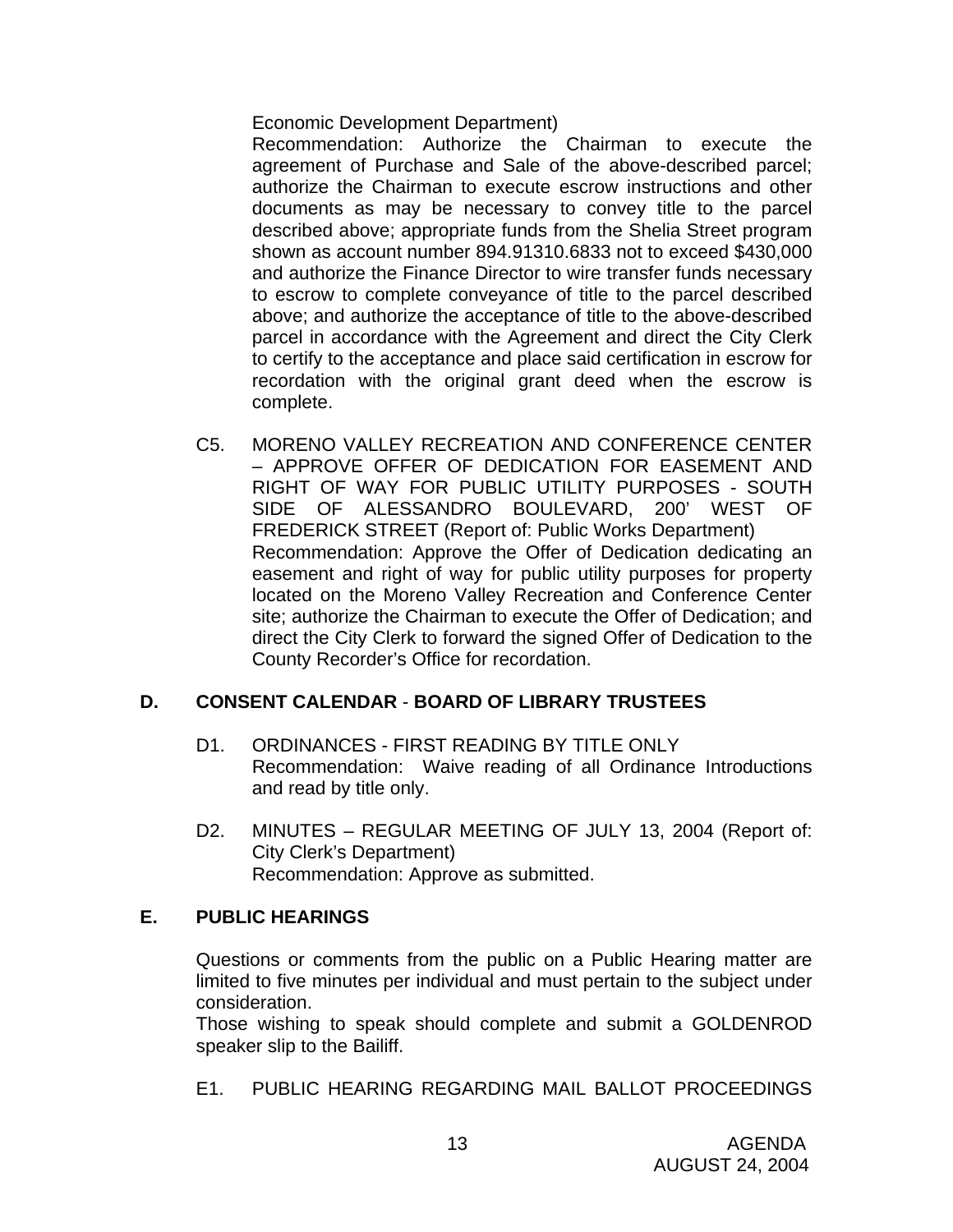FOR TENTATIVE TRACTS 30708 AND 30924 (AND ALL THE AFFECTED PHASES) INCLUSION INTO COMMUNITY SERVICES DISTRICT ZONE B (RESIDENTIAL STREET LIGHTING); AND APPROVAL OF THE NATIONAL POLLUTANT DISCHARGE ELIMINATION SYSTEM (NPDES) REGULATORY RATE SCHEDULE (Report of: Public Works Department) Recommendation: That the City Council and the Board of Directors of the Moreno Valley Community Services District (CSD), after conducting the public hearing:

- 1. Tabulate the mail ballots for Tentative Tracts 30708 and 30924 for each described service;
- 2. Verify and accept the results of the mail ballot proceedings as identified on the Official Tally Sheet and Assessor Parcel Number (APN) listing;
- 3. Receive and file with the City Clerk's Office the accepted Official Tally Sheet and APN listing; and
- 4. If approved, authorize and impose the applicable CSD charge and the NPDES regulatory rate for Tentative Tracts 30708 and 30924 (and all affected phases)

### **F. ITEMS REMOVED FROM CONSENT CALENDARS FOR DISCUSSION OR SEPARATE ACTION**

### **G. REPORTS**

- G1. CITY COUNCIL REPORTS ON REGIONAL ACTIVITIES
	- a. Report on March Joint Powers Authority (MJPA) by Mayor Pro Tem Stewart
- G2. WOODEN FENCE REPLACEMENT/DEMONSTRATION PROJECT (Report of: Community and Economic Development Department) Recommendation: That the Board of Directors of the Community Redevelopment Agency:
	- 1. Authorize the implementation of the Fence Replacement/Demonstration Project;
	- 2. Approve program documents as provided in Exhibits C through E; and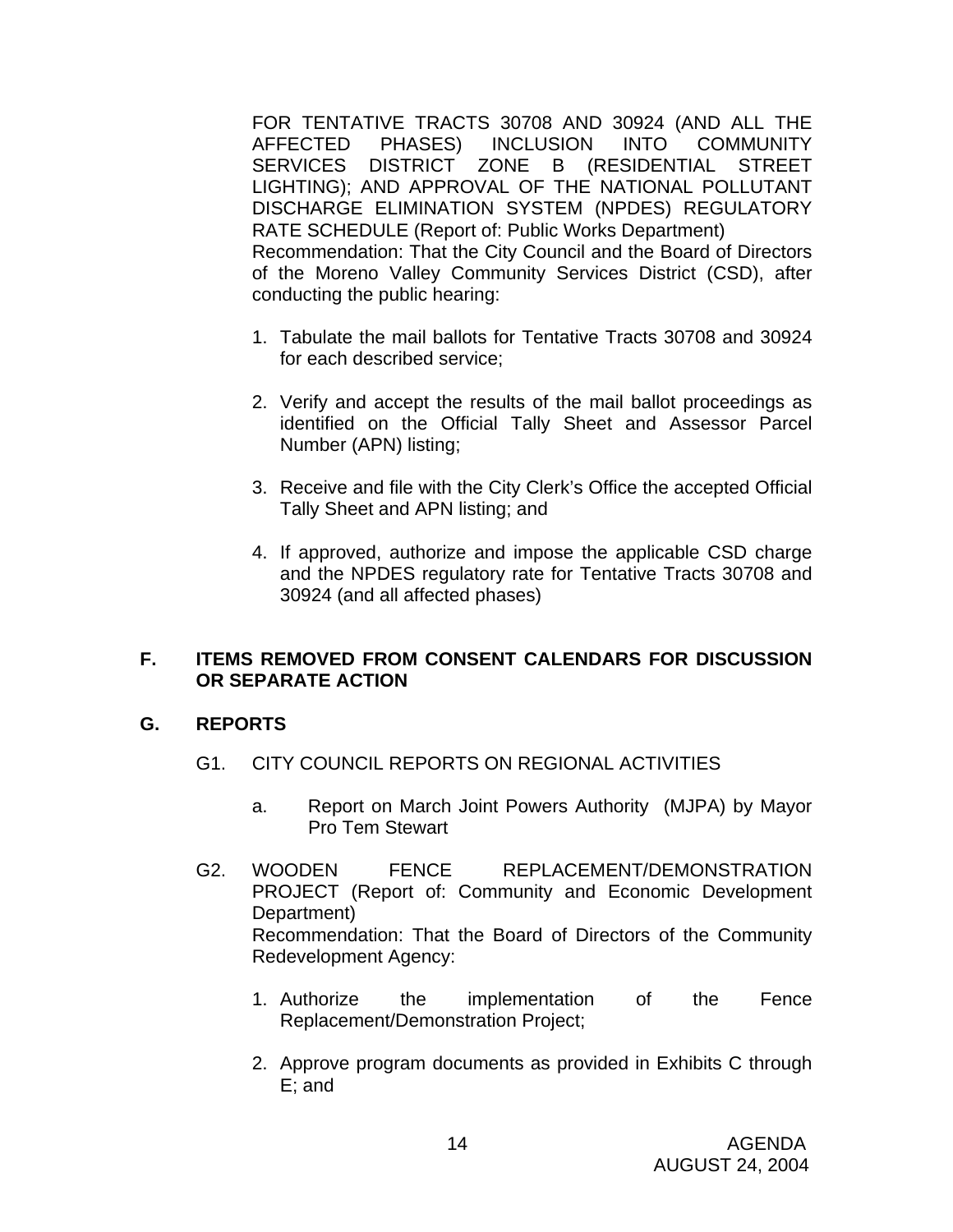- 3. Authorize the City Manager, in the capacity of the Executive Director of the Redevelopment Agency, to execute related program documents as required once the program is in full operation.
- G3. APPOINTMENTS TO THE ACCESSIBILITY APPEALS BOARD, RECREATIONAL TRAILS BOARD AND SENIOR CITIZENS BOARD (Report of: City Clerk's Department) Recommendation: That the City Council, after reviewing the ballots provided by the City Clerk:
	- 1. Appoint James Edward White to the Accessibility Appeals Board as a Physically Challenged Representative for a term expiring June 30, 2007;
	- 2. Appoint two members to the Recreational Trails Board for terms expiring June 30, 2007;
	- 3. Appoint two members to the Senior Citizens' Board for a term expiring June 30, 2006 and for a term expiring June 30, 2007; or
	- 4. If appointments are not made, declare the positions vacant and authorize the City Clerk to re-notice the positions as vacant.
- G4. RESOLUTION DEDICATING SURPLUS UTILITIES REVENUES TO POLICE AND FIRE (Report of: City Manager) Recommendation: Staff recommends approval of the resolution that would dedicate surplus utilities revenues, when they are available, to Police and Fire. This policy is consistent with Council's priority to provide enhanced funds for fire and police services.

#### Resolution No. 2004-66

 A Resolution of the City Council of the City of Moreno Valley, California, Committing and Dedicating Any and All Excess Revenues from the City's Electric Utility to Fire and Police Services for the City of Moreno Valley

- G5. 20<sup>th</sup> BIRTHDAY CELEBRATION PLANS (Report of: Administrative Services Department) Recommendation: That the City Council receive and file the report on the preliminary plans for the City of Moreno Valley's 20<sup>th</sup> Birthday Celebration.
- G6. LEGISLATIVE UPDATE (Report of: Assistant City Manager) Recommendation: That the City Council receive and file the report.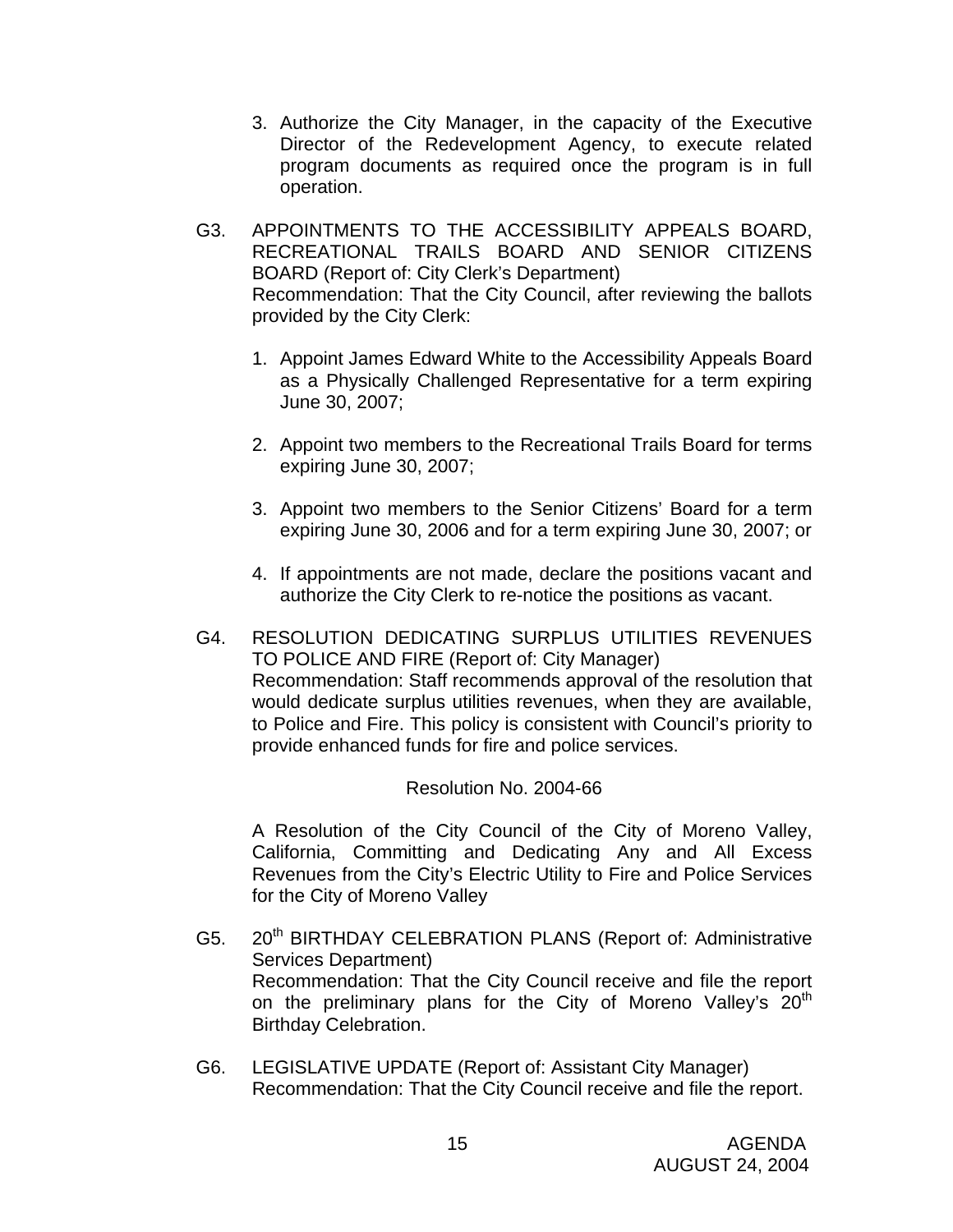G7. CITY MANAGER'S REPORT (Informational Oral Presentation – not for Council action)

## **H. LEGISLATIVE ACTIONS**

ORDINANCES - 1ST READING AND INTRODUCTION – NONE

ORDINANCES - 2ND READING AND ADOPTION

H1. ORDINANCE NO. 664 ORDINANCE REGULATING SALES AND SPECIAL EVENTS IN PARKING LOTS, (AMENDING SECTION 9.02.150 AND 9.08.120 WITH RESPECT TO TEMPORARY USES AND OUTDOOR SALES OF MERCHANDISE (RECEIVED FIRST READING AND INTRODUCTION ON JULY 13, 2004 ON A 5-0 VOTE) (Report of: City Attorney's Department) Recommendation: Adopt Ordinance No. 664.

Ordinance No. 664

 An Ordinance of the City Council of the City of Moreno Valley, California, Amending Sections 9.02.150 and 9.08.120 with Respect to Temporary Uses and Outdoor Sales of Merchandise

ORDINANCES - URGENCY ORDINANCES - NONE

RESOLUTIONS – NONE

PUBLIC COMMENTS **ON ANY SUBJECT NOT ON THE AGENDA** UNDER THE JURISDICTION OF THE CITY COUNCIL

Those wishing to speak should complete and submit a BLUE speaker slip to the Bailiff. There is a three-minute time limit per person. All remarks and questions shall be addressed to the presiding officer or to the City Council and not to any individual Council member, staff member or other person.

### **CLOSING COMMENTS AND/OR REPORTS OF THE CITY COUNCIL, COMMUNITY SERVICES DISTRICT, OR COMMUNITY REDEVELOPMENT AGENCY**